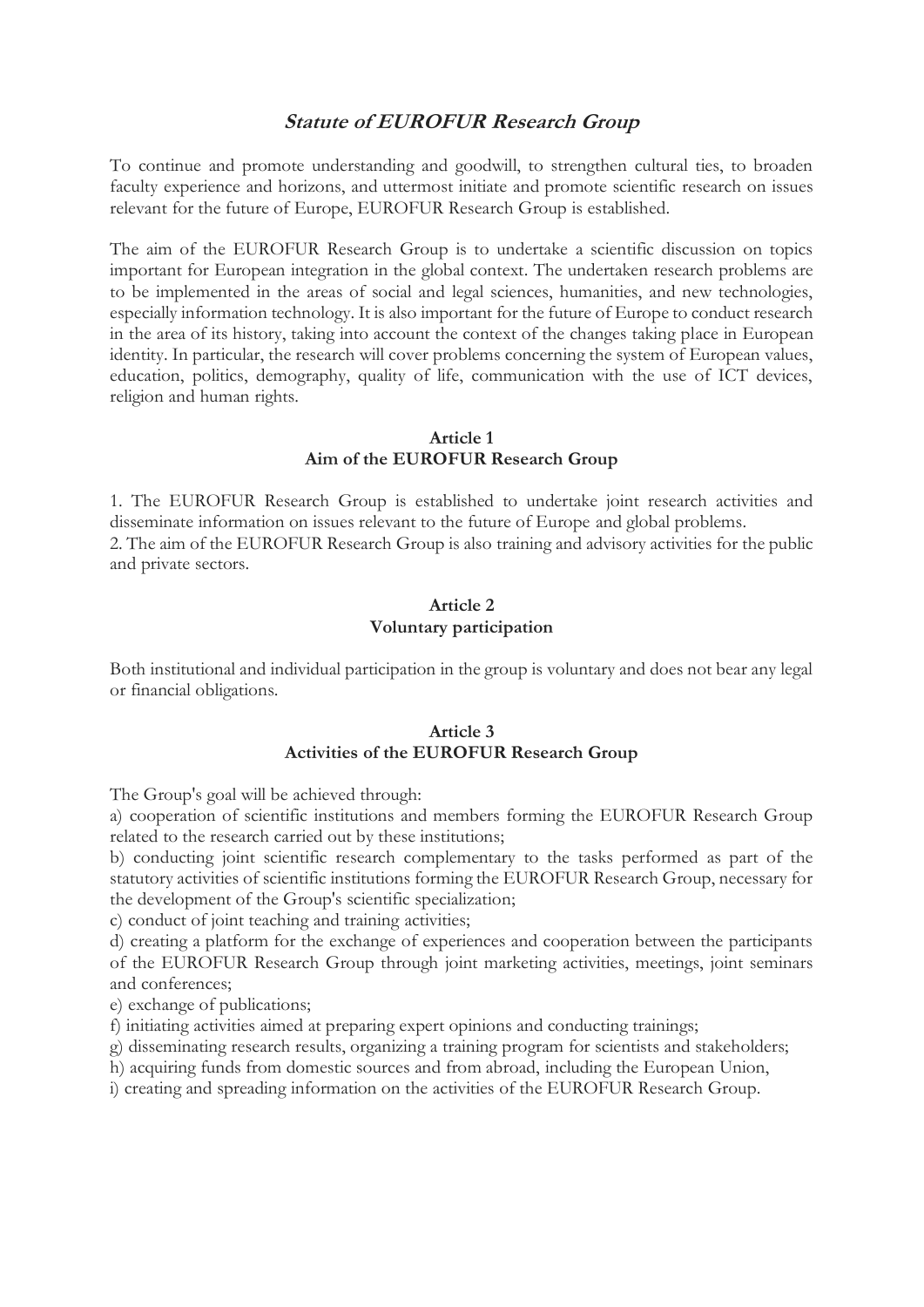#### **Article 4 The Originator**

Alcide de Gasperi University of Euroregional Economy in Józefów, Poland is the originator of EUROFUR Research Group. The originator provides organizational and technical resources.

#### **Article 5 Bodies and authorities**

1. The governing body of the EUROFUR Research Group is Management Board.

2. The Management Board consist of Steering Committee and regular members.

3. The Steering Committee will comprise: prof. Magdalena Sitek (President), prof. Laura Tafaro (Vice-President) and prof. Carmen Lazaro Guillamon (Vice-President).

4. The Coordinator of the EUROFUR Research Group is prof. Bronislaw Sitek.

5. Organizational and technical support for the operation of the Group and Management Board is the Secretariat, headed by Executive Secretary.

### **Article 6 The Management Board**

1. The Management Board is a decision-making body of the EUROFUR Research Group.

2. The composition of the Management Board may be extended with the consent of all members of the Board to include persons with recognized scientific authority in the area of EUROFUR Research Group's activity. The dismissal takes place in the same manner (with the consent of all members of the Management Board).

3. The Management Board is chaired by the Head of Management Board. The Head of the Management Board is the Rector of the Originator.

4. Meetings of the Management Board shall be convened by the Head of Management Board, indicating the place and date of the meeting.

5. Meetings of the Management Board, discussions and its decision-making processes may take place by means of distance communication.

6. The tasks of the Management Board include in particular:

1) development and approval of the substantive action plan of the EUROFUR Research Group,

2) supervision over the implementation of the provisions of this Statute,

3) initiating activities aimed at obtaining funds for the EUROFUR Research Group and establishing the rules for their use.

### **Article 7 The Head of Management Board**

The Head of Management Board represents the EUROFUR Research Group outside. The Head of Management Board is authorized to submit applications for financing of activities, sign agreements and contracts regarding joint ventures on behalf of the EUROFUR Research Group.

#### **Article 8 Rights and obligations of members of EUROFUR Research Group**